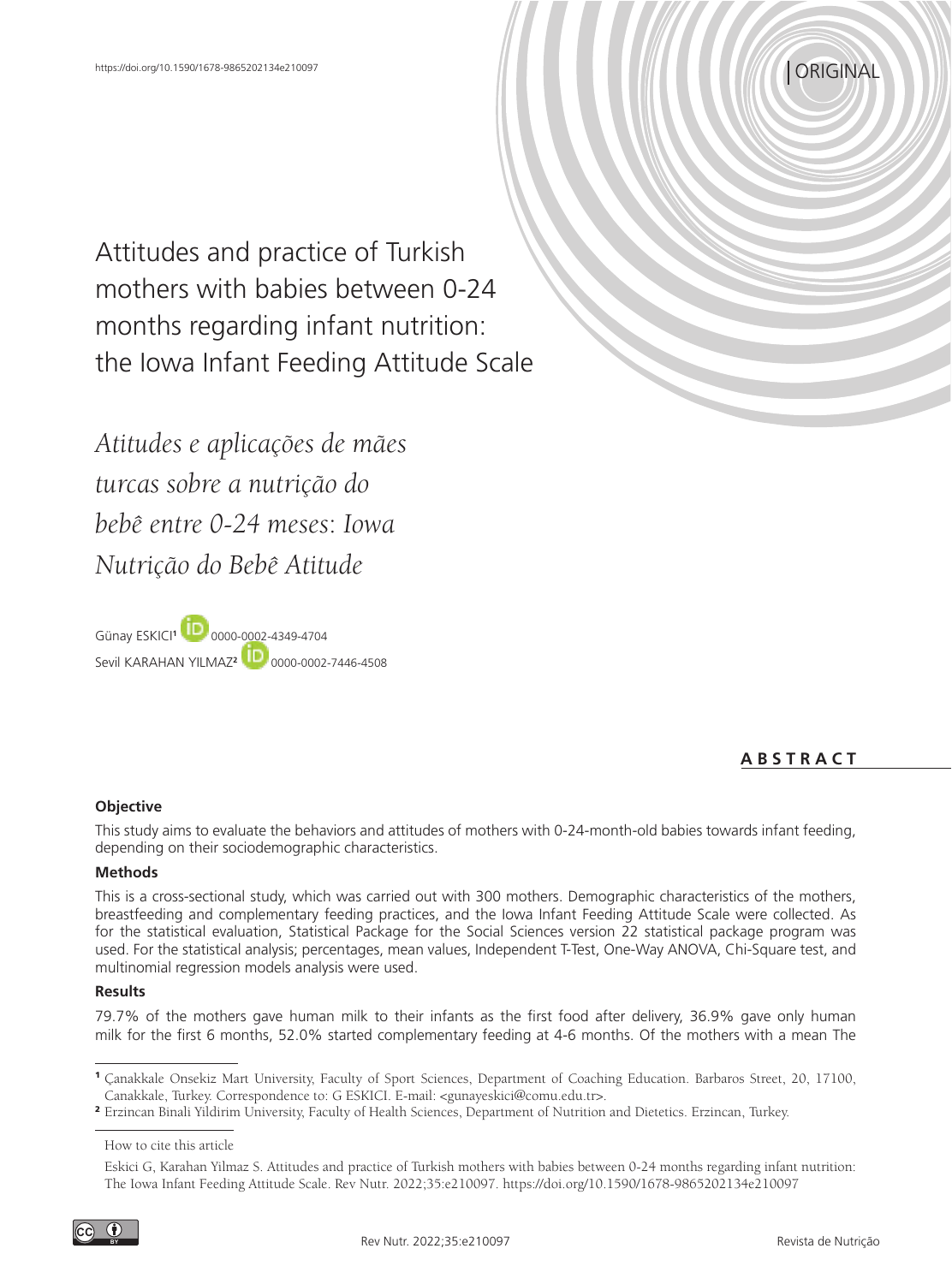Iowa Infant Feeding Attitude Scale score of 64.38±8.43, 54.0% were positive towards breastfeeding. A significant relationship was found between education and income levels and Iowa Infant Feeding Attitude Scale scores level of the mothers, respectively ( $\chi^2$ =10.001,  $\chi^2$ =10.421, *p*<0.05). The mothers with a postgraduate degree as educational status (AOR=1.27, 95%CI:1.06-1.53) and mothers who had more income than expenditures (AOR=1.19, 95%CI:1.03-1.63) were associated with a higher positive towards of breastfeeding.

## **Conclusion**

Although most of the mothers say that they have a positive attitude towards breastfeeding, the rate of those who only breastfeed for the first 6 months is low. As the education and income level of mothers increase, their positive attitude towards breastfeeding increases. Mothers should be informed to initiate and maintain successful breastfeeding.

**Keywords**: Breastfeeding. Complementary feeding. Human milk. Infant.

# **R E S U M O**

### *Objetivo*

*Este estudo tem como objetivo avaliar os comportamentos e atitudes de mães com bebês de 0 a 24 meses em relação à alimentação infantil, em função de suas características sociodemográficas.*

### *Métodos*

*Este estudo é um estudo transversal, realizado com 300 mães. Foram coletadas características demográficas das mães, práticas de amamentação e alimentação complementar e a Iowa Infant Feeding Attitude Scale. Quanto à avaliação estatística, foi utilizado o programa de pacote estatístico Statistical Package for the Social Sciences versão 22. Para a análise estatística; percentagens, valores médios, Teste T independente, Anova de uma via, teste do qui-quadrado e análise de modelos de regressão multinominal.*

### *Resultados*

*79,7% das mães deram leite materno como primeiro alimento após o parto, 36,9% deram apenas leite materno durante os primeiros 6 meses, 52,0% iniciaram a alimentação complementar aos 4-6 meses. Das mães com escore médio Iowa Infant Feeding Attitude Scale de 64,38±8,43, 54,0% eram positivas para amamentação. Encontrou-se relação significativa entre os níveis de escolaridade e renda e o nível dos Iowa Infant Feeding Attitude Scale escores das mães, respectivamente (*χ*<sup>2</sup> =10,001,* χ*<sup>2</sup> =10,421, p<0,05). Mães com pós-graduação (AOR=1,27, IC 95%: 1,06-1,53) e mães que tinham mais renda do que despesas (AOR=1,19, IC 95%: 1,03 -1,63) foram associadas a maior positividade para amamentação.*

## *Conclusão*

*Embora a maioria das mães diga que têm uma atitude positiva em relação à amamentação, a taxa das que amamentam apenas nos primeiros 6 meses é baixa. À medida que aumenta a escolaridade e o nível de renda das mães, sua atitude positiva em relação à amamentação aumenta. As mães devem ser informadas para iniciar e manter a amamentação com sucesso.*

*Palavras-chave*: *Amamentação. Alimentação complementar. Leite humano. Lactente.*

# **I N T R O D U C T I O N**

Exclusive breastfeeding is the most suitable source of nutrition for the growth and development of an infant for the first six months of life [1]. Human milk is an ideal and unique diet for the infant. It is always clean, at a suitable temperature, high in protein quality, protective against diseases, and inexpensive. It is stated that the lives of one million infants can be saved each year only by promoting breastfeeding in developing countries [2].

Mothers' knowledge and attitudes towards breastfeeding is an important factor affecting the infant feeding method and the duration of breastfeeding [3]. The World Health Organization (WHO) emphasizes the importance of exclusive breastfeeding for the first 6 months of life starting from delivery and continuing breastfeeding up to 2 years of age [4].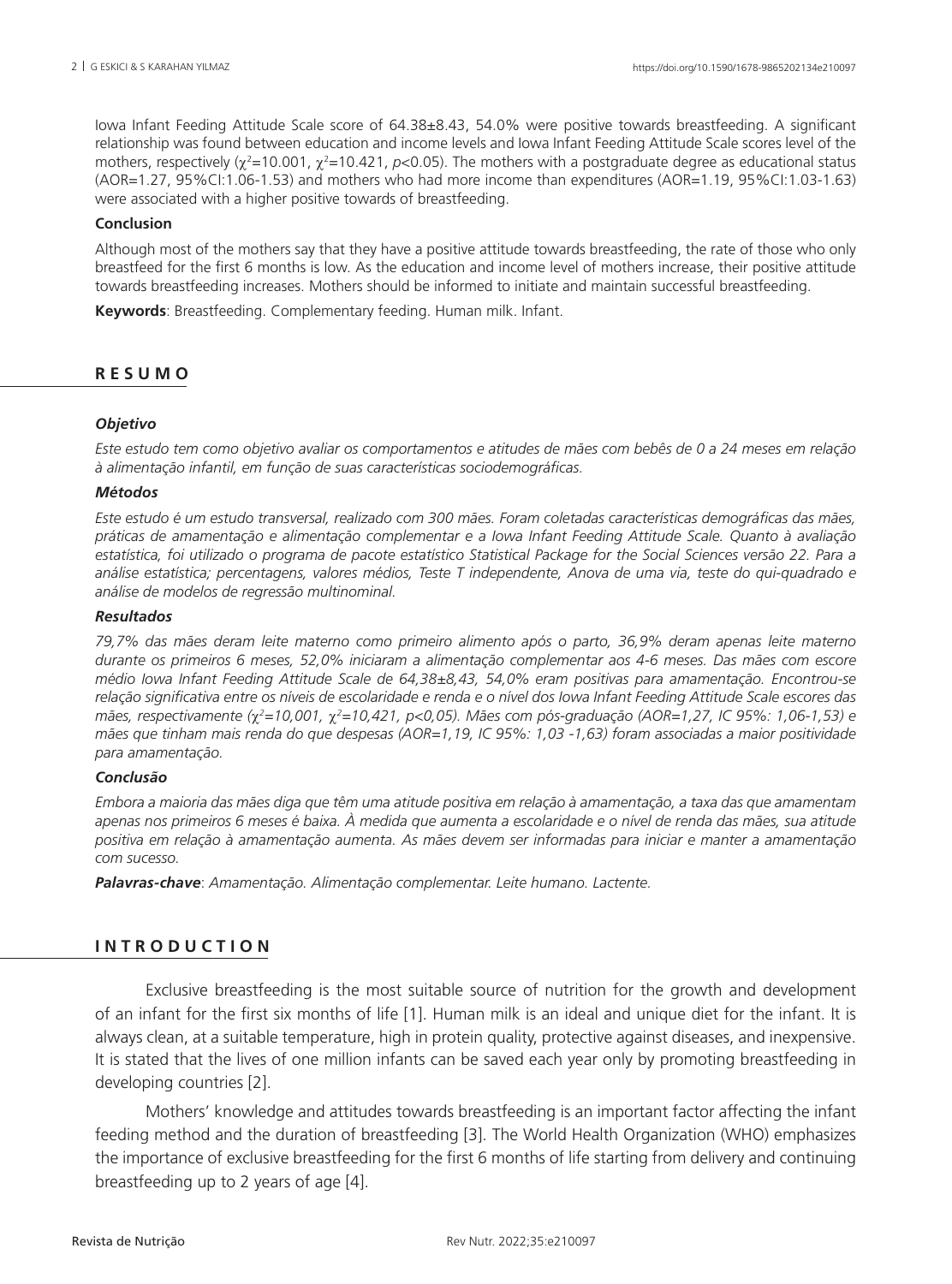Although the benefits of breastfeeding have been proven, various factors can affect the duration and continuity of breastfeeding. Information is the key to successful breastfeeding, and the mother's age, education level, residence (urban/rural), sociodemographic and cultural characteristics, income level, and the attitude of the mother and spouse are the factors affecting breastfeeding [1,2]. During the first few days of a mother's hospital stay, breastfeeding knowledge, attitudes, and practices of healthcare professionals are also among the factors that significantly affect future breastfeeding success [5].

Negative breastfeeding attitudes of mothers are emphasized to increase the rate of starting formula or early complementary feeding [3]. In Turkey, since 1991, the "Breast Milk Promotion and Baby-Friendly Hospitals Programme" has been initiated by the Ministry of Health in order to encourage breastfeeding and to make breastfeeding a successful and established practice [6]. Although breastfeeding is a common practice in Turkey, the habit of exclusive breastfeeding is not at the desired level. Early introduction of infant formula or other liquids is common, and bottle-feeding is a comparatively popular feeding practice [3]. According to Turkey Demographic and Health Survey (TDHS) data in 2018, only 41% of babies younger than 6 months were breastfed [6]. Breastfeeding is stated to protect infants against lower respiratory infections, diarrhea, acute otitis media, atopic dermatitis, and childhood obesity and contribute to their cognitive development compared to formula feeding [6].

The Iowa Infant Feeding Attitude Scale (IIFAS) was developed to assess maternal attitude toward infant feeding which is indicated as a predictor for feeding method choice and, among breastfeeding women, the duration of breastfeeding [7]. The IIFAS measures attitudes, self-efficacy, and/or satisfaction regarding breastfeeding practices [8]. IIFAS is a valid and reliable method developed for maternal attitudes and behaviors towards infant feeding [9,10]. Cultural differences change mothers' attitudes and behaviors. Many countries have adapted the scale to their own country [9]. In this study, it was aimed to evaluate the behaviors and attitudes of mothers with 0-24-month-old babies towards infant feeding, depending on their sociodemographic characteristics.

## **M E T H O D S**

This is a cross-sectional study. The research was approved by the Erzincan Binali Yıldırım University Human Research Ethics Committee (dated 27/02/2020, decision number 02-07) and each individual who volunteered to participate in the study signed informed consent before the study.

The population of the study consisted of mothers with infants aged 0-24 months registered to three family health centers with the highest patient density affiliated to the city center of Erzincan, Turkey.

The population of the study consists of 640 mothers who have babies aged 0-24 months from families of three family health centers, which are heterogeneous socio-demographic characteristics and have a high population density in Erzincan city center. The number of mothers to be included in the sample was determined using the sample selection formula when the number of members in the population is known [11].

$$
n = \frac{Nt^2pq}{d^2(N-1) + t^2pq}
$$

Note: N: Population size; n: Sample size; p: Population proportion; q: 1-p (Population proportion of misses or failures); t: The theoretical value found from the t table at a certain degree of freedom and detected error level  $(t=1.96)$ ; d: Precision (d=0.05).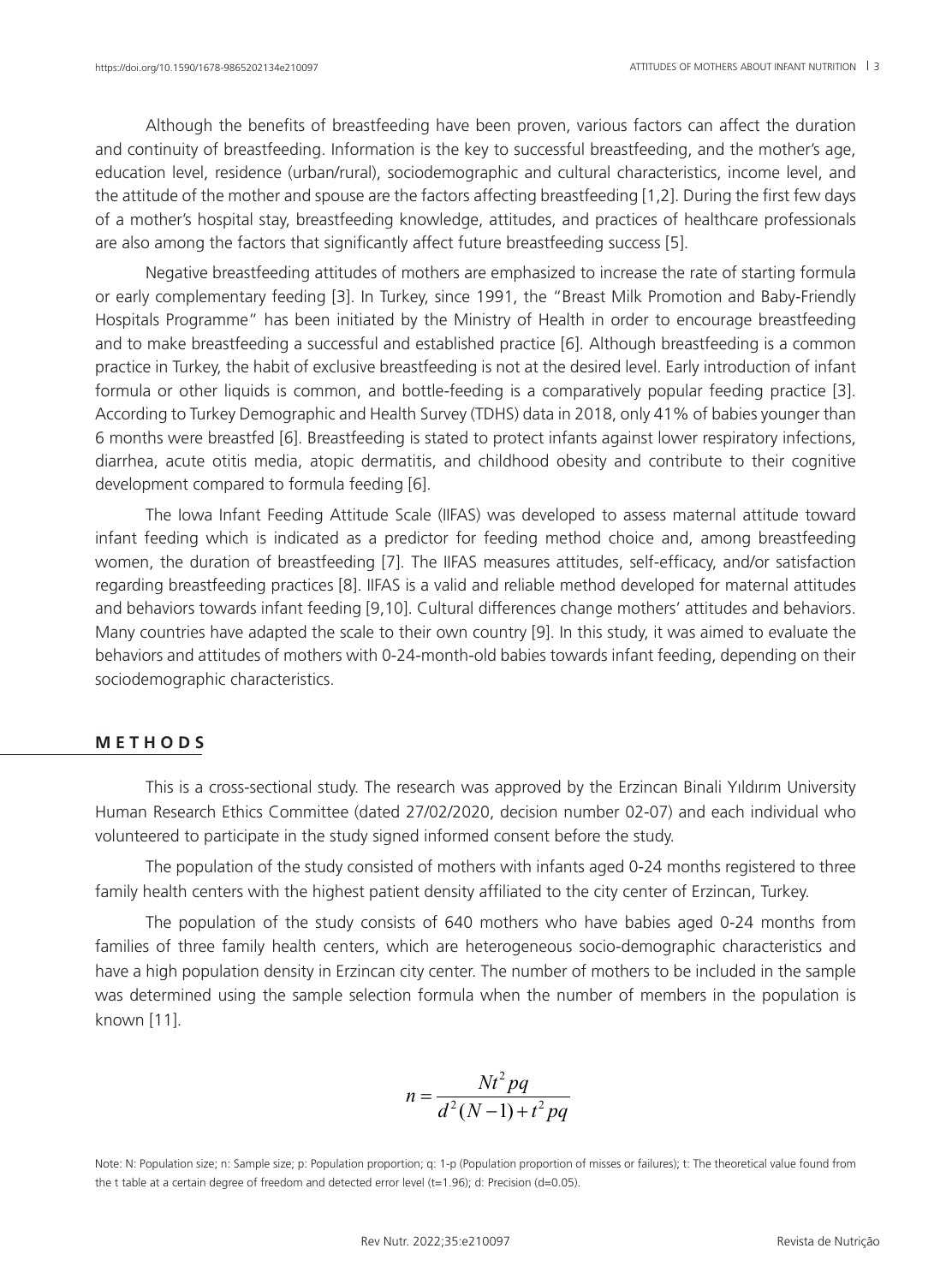According to this formula, the number of mothers to be included in the sampling was calculated as 240, but the study was completed with a total of 300 mothers considering that there would be data loss during the study. Mothers with babies aged 0-24 months, over 18 years of age, had no communication or mental problems, without any health problems preventing breastfeeding, and agreed to participate in the study will be included in the study. Mothers were chosen using a convenience sample.

The research was conducted between March 2020 and May 2020. Data collection tools were applied by the researcher to the mothers who brought their babies for health check-ups or vaccination to the centers actively serving in Erzincan city center by face-to-face interview technique.

A questionnaire form was used as a data collection tool in the study. The questionnaire form consisted of three parts. The first part consisted of demographic characteristics (age, educational status, employment status, income level (income<expenditure, income=expenditure, income>expenditure), the number of children, and family type); the second part consisted of questions about mothers' behaviors towards infant feeding (duration of breastfeeding, frequency of breastfeeding, when breastfeeding started, starting month of complementary feeding, continuity of human milk with complementary food). The questionnaire was formulated from literature reviewed on breastfeeding and used indicators purposed by World Health Organization [6,12-14]. The third part consisted of the 17-item Iowa Infant Feeding Attitude Scale.

The IIFAS, developed by De La Mora and Russell [15], whose Turkish validity and reliability study was carried out by Eksioglu *et al.* [3] was designed to evaluate maternal attitudes towards breastfeeding and to predict the duration of breastfeeding as well as the choice of infant feeding method.

This 17-item scale is a five-point Likert-type scale ranging from 1 (strongly disagree) to 5 (strongly agree). On the scale, 9 items are favorable towards breastfeeding, while 8 items are favorable towards formula feeding. The items favoring formula feeding are reverse-scored  $(1=5, 2=4, 3=3, 4=2,$  and  $5=1$ ). The total attitude scores range from 17 (indicating positive bottle-feeding attitudes) to 85 points (reflecting positive breastfeeding attitudes). The total scores are evaluated according to the following three categories: (1) positive towards breastfeeding (70-85), (2) neutral (49-69), and (3) positive towards formula feeding (17-48) [3,15].

Statistical Package for the Social Sciences (SPSS) version 22 statistical package program was used for statistical evaluation of the data. *p*-values of <0.05 were considered statistically significant. The normality of the distribution of numeric variables was evaluated using the "Kolmogorov-Smirnov test". In the analysis of the study data on the socio-demographic characteristics and breastfeeding attitudes of the mothers, percentages and mean values were used. The comparison of the Iowa Infant Feeding Attitude Scale in terms of the participants' socio-demographic characteristics was performed with the Independent T-Test and One-Way ANOVA. The relationship between variables was assessed by the Chi-square test. Multinomial regression models were performed to explore potential influence factors (age, education, employment, income level, the number of children, family type) for IIFAS scores level. Adjusted Odds Ratio (AOR) and 95% confidence interval (95% CI) were obtained from logistic regression models.

# **R E S U L T S**

Demographic characteristics of the mothers participating in the study and mean IIFAS scores according to sociodemographic characteristics of mothers are shown in Table 1. 44.3% of the mothers were between the ages of 25-34 years, and the mean age was 28.78±6.65 years. It was determined that 52.4% of the mothers were high school-secondary school graduates, 78.0% were not employed, 71.0% had equal income and expense, 38.7% had two children and 74.3% had a nuclear family structure. 53.0% of the infants were boys, and 56.0% were between 0-6 months. There was a significant difference between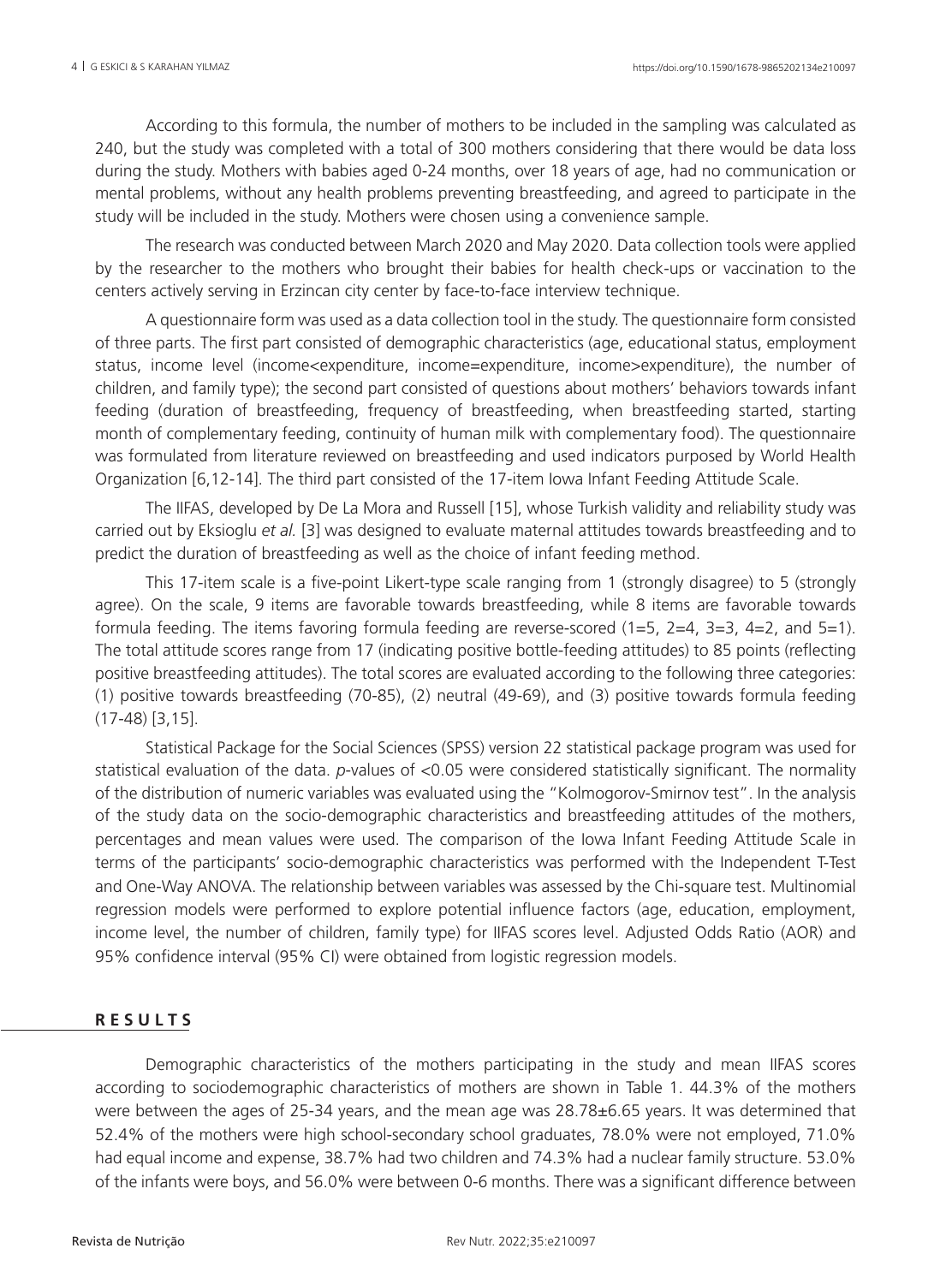|  | Table $1$ – Mean lowa Infant Feeding Attitude Scale scores according to sociodemographic characteristics of mothers (N=300). |  |  |  |  |
|--|------------------------------------------------------------------------------------------------------------------------------|--|--|--|--|
|--|------------------------------------------------------------------------------------------------------------------------------|--|--|--|--|

| Variables                           | n   | $\%$ | <b>IIFAS Score X</b> | SD    | $\overline{p}$ |
|-------------------------------------|-----|------|----------------------|-------|----------------|
| Ageb                                |     |      |                      |       |                |
| 19-24                               | 93  | 31.0 | 65.24                | 13.85 | 0.802          |
| 25-34                               | 133 | 44.3 | 63.80                | 17.15 |                |
| $\geq$ 35                           | 74  | 24.7 | 64.38                | 16.04 |                |
| Educational Statusb                 |     |      |                      |       |                |
| Primary school                      | 69  | 23.0 | 62.34                | 14.92 | $0.037*$       |
| High/Secondary school               | 167 | 52.4 | 62.45                | 19.40 |                |
| Faculty                             | 44  | 14.6 | 64.87                | 15.01 |                |
| Postgraduate                        | 30  | 10.0 | 67.87                | 13.02 |                |
| Employment Status <sup>a</sup>      |     |      |                      |       |                |
| Employment                          | 66  | 22.0 | 65.78                | 14.33 | 0.434          |
| Not employment                      | 234 | 78.0 | 63.81                | 16.43 |                |
| Income level <sup>b</sup>           |     |      |                      |       |                |
| Less income than expenditures       | 57  | 19.0 | 64.61                | 16.72 | $0.023*$       |
| Equal income and expenditure        | 213 | 71.0 | 64.21                | 14.82 |                |
| More Income than Expenditures       | 30  | 10.0 | 69.16                | 16.71 |                |
| The number of children <sup>b</sup> |     |      |                      |       |                |
|                                     | 114 | 38.0 | 64.50                | 14.18 | 0.056          |
| $\overline{2}$                      | 116 | 38.7 | 65.42                | 17.07 |                |
| $\geq$ 3                            | 70  | 23.3 | 67.23                | 13.58 |                |
| Family type <sup>a</sup>            |     |      |                      |       |                |
| Nuclear Family                      | 223 | 74.3 | 64.61                | 17.63 | 0.672          |
| <b>Extended Family</b>              | 77  | 25.7 | 63.71                | 17.00 |                |

Note: **\*** *p*<0.05. **<sup>a</sup>** Independent T-Test; **b**One-Way ANOVA. IIFAS: Iowa Infant Feeding Attitude Scale.

the IIFAS scores and education and income levels of the mothers (*p*<0.05), while no significant difference was observed between the IIFAS scores and age groups, employment status, number of children, and family structure of the mothers ( $p > 0.05$ ).

The distribution of the answers of the Iowa Infant Feeding Attitude Scale and mean IIFAS score are shown in Table 2. The IIFAS mean score was calculated to be 64.38±8.43. Moreover, 230 (76.6%) participants strongly agreed that "Breastfeeding increases mother-infant bonding", 183 (61.0%) with "Breast milk is the ideal food for babies", 176 (58.6%) with "Breast milk is more easily digested than formula" and 187 (62.3%) with "Breast milk is less expensive than formula". In contrast, 167 (55.5%) mothers strongly disagreed with the statement that "Babies fed breast milk are healthier than babies who are fed formula" and 220 (73.3%) with "Breastfeeding is more convenient than formula feeding".

Human milk, breastfeeding, and complementary feeding practices of the mothers are shown in Table 3. It was found that 79.7% of the mothers gave human milk to their infants as the first food after delivery, 44.0% breastfed their infants within the first hour, 65.0% breastfed their infants every 1-2 hours, 35.1% breastfed their infants for 6-10 minutes and 38.0% breastfed their infants for more than 15 minutes each time. Thirty-six point nine percent of the mothers exclusively breastfed their infants for the first 6 months. Thirty-five point nine percent of the mothers stated that they breastfed their infants for up to 12 months, 69.3% stated that they started complementary feeding, 52.0% stated that they started complementary feeding at 4-6 months, and 34.6% stated that they gave yogurt as the first complementary food.

The relationship between the mother's age, educational status, employment status, income level, the number of children, family type, and IIFAS scores level is shown in Table 4. Of the mothers with a mean IIFAS score of 64.38±8.43, 54.0% were positive towards breastfeeding, 31.3% were neutral, and 14.7% were positive towards formula feeding. A significant relationship was found between education and income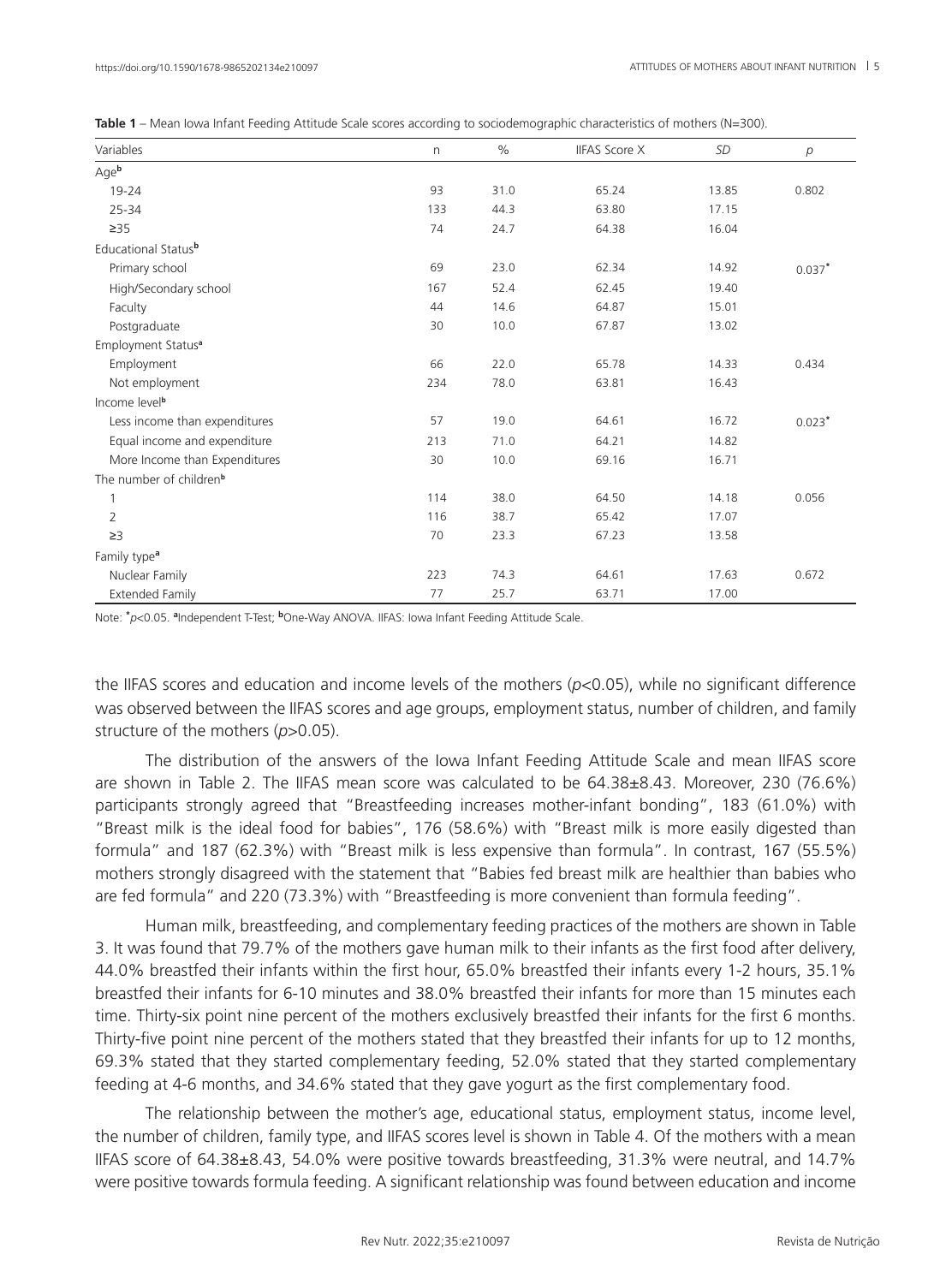## **Table 2** – Distribution of the answers of the Iowa Infant Feeding Attitude Scale and mean scores (N=300).

| Variables                                  | Strong<br>Disagreement |      | Disagreement |      |              | Neutral |     | Agreement |     | Strong<br>Agreement |  |
|--------------------------------------------|------------------------|------|--------------|------|--------------|---------|-----|-----------|-----|---------------------|--|
|                                            | n                      | $\%$ | n            | $\%$ | $\mathsf{n}$ | $\%$    | n   | $\%$      | n   | $\%$                |  |
| 1. The nutritional benefits of breast milk | 65                     | 21.6 | 34           | 11.3 | 56           | 18.6    | 87  | 29.0      | 58  | 19.5                |  |
| last only until the baby is weaned from    |                        |      |              |      |              |         |     |           |     |                     |  |
| breast milk.                               |                        |      |              |      |              |         |     |           |     |                     |  |
| 2. Formula-feeding is more convenient      | 102                    | 34.0 | 86           | 28.6 | 32           | 10.6    | 45  | 15.0      | 35  | 11.8                |  |
| than breast-feeding.                       |                        |      |              |      |              |         |     |           |     |                     |  |
| 3. Breastfeeding increases mother-infant   | 7                      | 2.3  | 6            | 2.0  | 12           | 4.0     | 45  | 15.0      | 230 | 76.6                |  |
| bonding.                                   |                        |      |              |      |              |         |     |           |     |                     |  |
| 4. Breast milk is lacking in iron.         | 108                    | 36.0 | 45           | 15.0 | 80           | 26.6    | 24  | 8.0       | 43  | 14.4                |  |
| 5. Formula-fed babies are more likely to   | 28                     | 9.3  | 56           | 18.6 | 67           | 22.3    | 104 | 34.8      | 45  | 15.0                |  |
| be overfed than are breastfed babies.      |                        |      |              |      |              |         |     |           |     |                     |  |
| 6. Formula-feeding is the better choice    | 110                    | 36.6 | 85           | 28.3 | 70           | 23.3    | 25  | 8.3       | 10  | 3.5                 |  |
| if a mother plans to work outside the      |                        |      |              |      |              |         |     |           |     |                     |  |
| home.                                      |                        |      |              |      |              |         |     |           |     |                     |  |
| 7. Mothers who formula-feed miss one       | 42                     | 14.0 | 68           | 22.6 | 37           | 12.3    | 55  | 18.3      | 98  | 18.8                |  |
| of the great joys of motherhood.           |                        |      |              |      |              |         |     |           |     |                     |  |
| 8. Women should not breastfeed in          | 108                    | 36.0 | 72           | 24.0 | 65           | 21.6    | 35  | 11.4      | 20  | 7.0                 |  |
| public places such as restaurants.         |                        |      |              |      |              |         |     |           |     |                     |  |
| 9. Babies fed breast milk are healthier    | 167                    | 55.5 | 56           | 18.6 | 29           | 9.6     | 28  | 9.3       | 20  | 7.0                 |  |
| than babies who are fed formula.           |                        |      |              |      |              |         |     |           |     |                     |  |
| 10. Breastfed babies are more likely to be | 32                     | 10.7 | 43           | 14.3 | 60           | 20.0    | 123 | 41.0      | 42  | 14.0                |  |
| overfed than formula-fed babies.           |                        |      |              |      |              |         |     |           |     |                     |  |
| 11. Fathers feel left out if a mother      | 112                    | 37.2 | 106          | 35.3 | 48           | 16.0    | 24  | 8.0       | 10  | 3.5                 |  |
| breastfeeds.                               |                        |      |              |      |              |         |     |           |     |                     |  |
| 12. Breast milk is the ideal food for      | 12                     | 4.1  | 13           | 4.3  | 16           | 5.3     | 76  | 25.3      | 183 | 61.0                |  |
| babies.                                    |                        |      |              |      |              |         |     |           |     |                     |  |
| 13. Breast milk is more easily digested    | 5                      | 1.8  | 15           | 5.0  | 16           | 5.3     | 88  | 29.3      | 176 | 58.6                |  |
| than formula.                              |                        |      |              |      |              |         |     |           |     |                     |  |
| 14. Formula is as healthy for an infant as | 145                    | 48.3 | 103          | 34.3 | 38           | 12.6    | 4   | 1.9       | 10  | 3.5                 |  |
| breast milk.                               |                        |      |              |      |              |         |     |           |     |                     |  |
| 15. Breastfeeding is more convenient       | 220                    | 73.3 | 38           | 12.6 | 12           | 4.0     | 16  | 5.3       | 14  | 4.8                 |  |
| than formula feeding.                      |                        |      |              |      |              |         |     |           |     |                     |  |
| 16. Breast milk is less expensive than     | 8                      | 2.8  | 12           | 4.0  | 17           | 5.6     | 76  | 25.3      | 187 | 62.3                |  |
| formula.                                   |                        |      |              |      |              |         |     |           |     |                     |  |
| 17. A mother who occasionally drinks       | 90                     | 30.0 | 87           | 29.0 | 75           | 25.0    | 28  | 9.3       | 20  | 6.7                 |  |
| alcohol should not breastfeed her baby.    |                        |      |              |      |              |         |     |           |     |                     |  |
| Mean IIFAS scores X±SD: 64.38±16.04        |                        |      |              |      |              |         |     |           |     |                     |  |

Table 3 – Human milk, breastfeeding, and complementary feeding practices of the mothers (N=300).

|                                                   |     | $1$ of $2$ |
|---------------------------------------------------|-----|------------|
| Practices                                         | n   | $\%$       |
| The first food is given to the infant after birth |     |            |
| Human milk                                        | 239 | 79.7       |
| Formula                                           | 61  | 20.3       |
| Infant's first breastfeeding                      |     |            |
| First 1 Hour                                      | 132 | 44.0       |
| Between 1-6 hours                                 | 115 | 38.3       |
| Between 7-24 hours                                | 44  | 14.7       |
| Not remembered                                    | 9   | 3.0        |
| Frequency of breastfeeding                        |     |            |
| Between 1-2 hours                                 | 195 | 65.0       |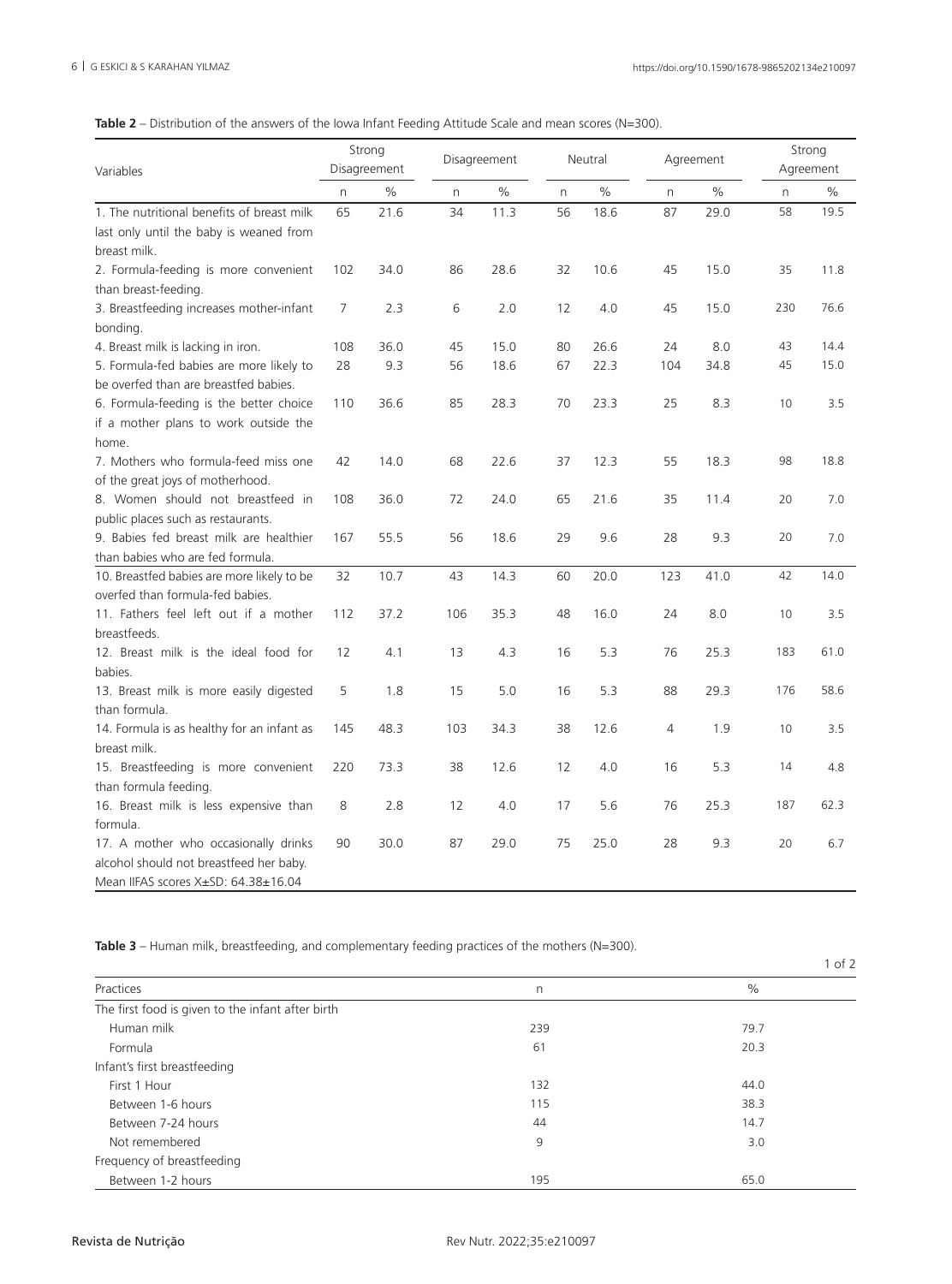2 of 2

|  |  | <b>Table 3</b> – Human milk, breastfeeding, and complementary feeding practices of the mothers (N=300). |
|--|--|---------------------------------------------------------------------------------------------------------|
|  |  |                                                                                                         |

| Practices                                             | n              | $\frac{0}{0}$ |
|-------------------------------------------------------|----------------|---------------|
| Between 3-4 hours                                     | 74             | 24.7          |
| $\geq$ 5 hours                                        | $\overline{4}$ | 1.3           |
| Every time the infant wants                           | 27             | 9.0           |
| Duration of breastfeeding                             |                |               |
| <5 minutes                                            | $\overline{4}$ | 1.3           |
| 5 minutes                                             | 8              | 2.6           |
| Between 6-10 minutes                                  | 105            | 35.1          |
| Between 11-15 minutes                                 | 69             | 23.0          |
| >15 minutes                                           | 114            | 38.0          |
| Duration of exclusive breastfeeding                   |                |               |
| Between 0-1 month                                     | 59             | 19.7          |
| Between 2-3 months                                    | 47             | 15.7          |
| Between 4-5 months                                    | 83             | 27.7          |
| $\geq 6$ months                                       | 111            | 36.9          |
| The total duration of breastfeeding                   |                |               |
| $<$ 1 months                                          | 12             | 4.0           |
| Between 1-3 months                                    | 85             | 28.3          |
| Between 4-6 months                                    | 46             | 15.3          |
| Between 6-12 months                                   | 106            | 35.3          |
| Between 12-18 months                                  | 30             | 10.0          |
| Between 18-24 months                                  | 21             | 7.1           |
| Timely introduction of complementary feeding (months) |                |               |
| Between 0-3 months                                    | 128            | 42.7          |
| Between 4-6 months                                    | 156            | 52.0          |
| $\geq$ 7 months                                       | 16             | 5.3           |
| Fist complementary food* (n=208)                      |                |               |
| Vegetables                                            | 12             | 5.8           |
| Yogurt                                                | 72             | 34.6          |
| Fruits                                                | 35             | 16.8          |
| Soup                                                  | 23             | 11.1          |
| Custard                                               | 5              | 2.4           |
| Cow milk                                              | 10             | 4.8           |
| Formula                                               | 49             | 24.5          |

Note: **\*** Complementary food starter.

**Table 4** – The relationship between mother's age, educational status, employment status, income level, the number of children, family type, and Iowa Infant Feeding Attitude Scale scores level (N=300).

|                      |                  |               |         |                           |                                     |      |       |      |          | $1$ of $2$ |
|----------------------|------------------|---------------|---------|---------------------------|-------------------------------------|------|-------|------|----------|------------|
|                      |                  |               |         | <b>IIFAS</b> scores level |                                     |      |       |      |          |            |
| Variables            | Positive towards | breastfeeding | Neutral |                           | Positive towards<br>formula feeding |      | Total |      | $\chi^2$ | p          |
|                      | n                | $\%$          | n       | $\%$                      | n                                   | $\%$ | n     | $\%$ |          |            |
| General distribution | 162              | 54.0          | 94      | 31.3                      | 44                                  | 14.7 | 300   | 100  |          |            |
| Age (year)           |                  |               |         |                           |                                     |      |       |      |          |            |
| 19-24                | 47               | 29.0          | 36      | 38.3                      | 10                                  | 22.7 | 93    | 31.0 | 6.951    | 0.138      |
| 25-34                | 77               | 47.5          | 32      | 34.0                      | 24                                  | 54.6 | 133   | 44.3 |          |            |
| $\geq$ 35            | 38               | 23.5          | 26      | 27.7                      | 10                                  | 22.7 | 74    | 24.7 |          |            |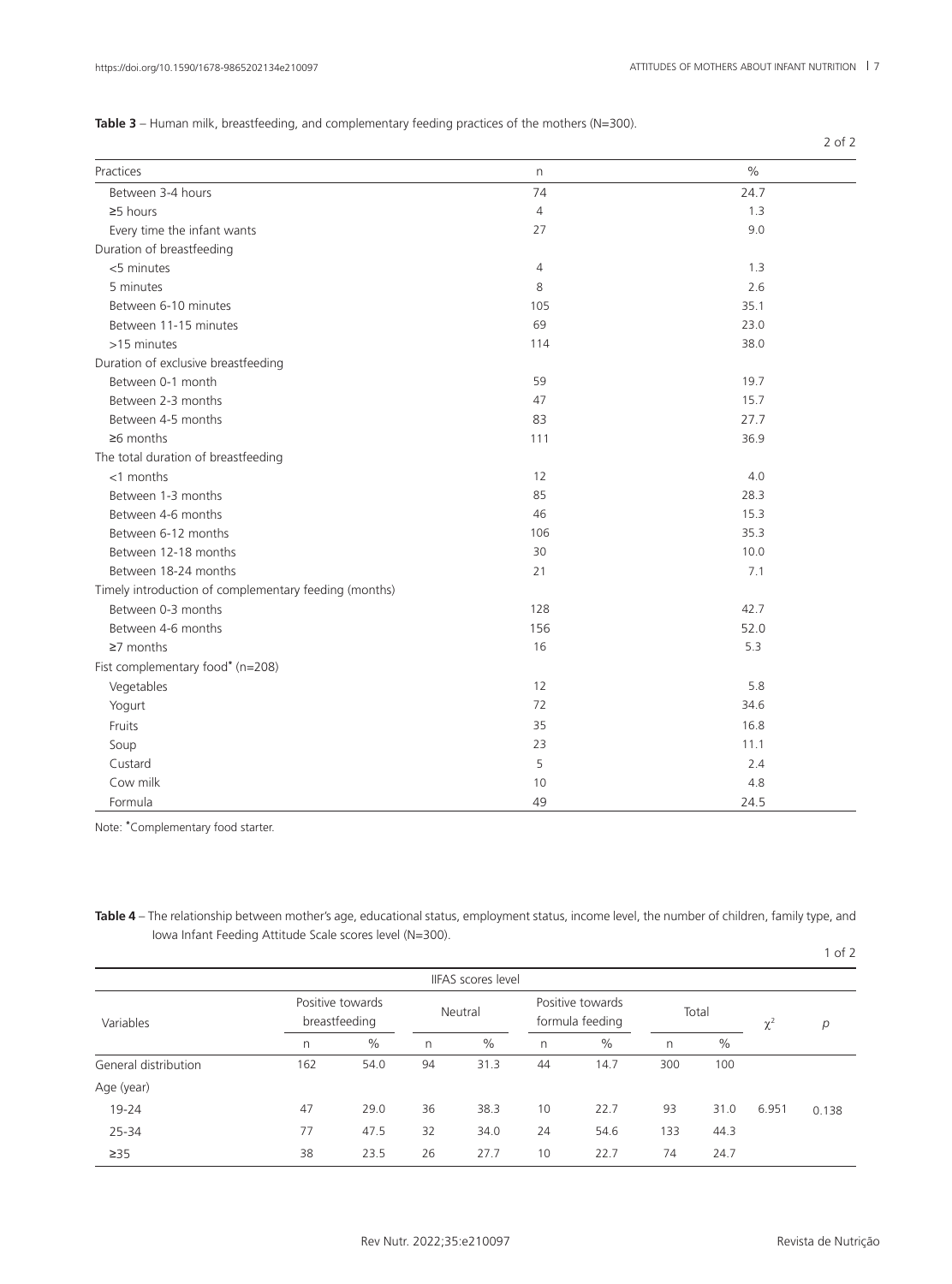**Table 4** – The relationship between mother's age, educational status, employment status, income level, the number of children, family type, and Iowa Infant Feeding Attitude Scale scores level (N=300).

| I<br>$\sim$ |  |
|-------------|--|
|             |  |

1 of 2

|                               |                                   |      |         | <b>IIFAS</b> scores level |                                     |      |       |      |          |                |
|-------------------------------|-----------------------------------|------|---------|---------------------------|-------------------------------------|------|-------|------|----------|----------------|
| Variables                     | Positive towards<br>breastfeeding |      | Neutral |                           | Positive towards<br>formula feeding |      | Total |      | $\chi^2$ | $\overline{p}$ |
|                               | n.                                | $\%$ | n       | $\frac{0}{0}$             | $\mathsf{n}$                        | $\%$ | n     | $\%$ |          |                |
| <b>Educational Status</b>     |                                   |      |         |                           |                                     |      |       |      |          |                |
| Primary school                | 30                                | 18.5 | 29      | 30.8                      | 10                                  | 22.7 | 69    | 23.0 | 10.001   | $0.016*$       |
| High/Secondary school         | 100                               | 61.7 | 44      | 46.8                      | 23                                  | 52.3 | 167   | 52.4 |          |                |
| Faculty                       | 23                                | 14.1 | 13      | 13.8                      | 8                                   | 18.2 | 44    | 14.6 |          |                |
| Postgraduate                  | 19                                | 5.7  | 8       | 8.6                       | 3                                   | 6.8  | 30    | 10.0 |          |                |
| <b>Employment Status</b>      |                                   |      |         |                           |                                     |      |       |      |          |                |
| Employment                    | 38                                | 23.4 | 22      | 23.9                      | 6                                   | 13.6 | 66    | 22.0 | 2.425    | 0.658          |
| Not employment                | 124                               | 76.6 | 72      | 76.1                      | 38                                  | 86.4 | 234   | 78.0 |          |                |
| Income level                  |                                   |      |         |                           |                                     |      |       |      |          |                |
| Less income than expenditures | 18                                | 11.1 | 7       | 7.4                       | 5                                   | 11.4 | 30    | 19.0 | 10.421   | $0.041*$       |
| Equal income and expenditure  | 114                               | 70.4 | 67      | 71.3                      | 32                                  | 72.7 | 213   | 71.0 |          |                |
| More income than expenditures | 30                                | 18.5 | 20      | 21.3                      | 7                                   | 15.9 | 57    | 10.0 |          |                |
| The number of children        |                                   |      |         |                           |                                     |      |       |      |          |                |
| $\mathbf{1}$                  | 53                                | 32.7 | 37      | 39.3                      | 24                                  | 54.6 | 114   | 38.0 |          |                |
| $\overline{2}$                | 71                                | 43.8 | 35      | 37.2                      | 10                                  | 22.7 | 116   | 38.7 | 11.756   | 0.302          |
| $\geq$ 3                      | 38                                | 23.5 | 22      | 23.5                      | 10                                  | 22.7 | 70    | 23.3 |          |                |
| Family type                   |                                   |      |         |                           |                                     |      |       |      |          |                |
| Nuclear Family                | 121                               | 74.7 | 72      | 76.1                      | 30                                  | 68.2 | 223   | 74.3 | 1.136    | 0.567          |
| <b>Extended Family</b>        | 41                                | 25.3 | 22      | 23.9                      | 14                                  | 31.8 | 77    | 25.7 |          |                |

Note: **\*** Pearson Chi-square test (*p*<0.05). IIFAS: Iowa Infant Feeding Attitude Scale.

levels and IIFAS scores level of the mothers, respectively ( $\chi^2$ =10.001,  $\chi^2$ =10.421, *p*<0.05). Mothers with higher education and income levels have higher IIFAS score levels.

According to the results of the multinomial regression analysis, the mothers with a postgraduate degree as educational status (AOR=1.27, 95% CI:1.06-1.53) and mothers who had more income than expenditures (AOR=1.19, 95% CI:1.03-1.63) were associated with a higher positive towards of breastfeeding (Table 5).

| Variables                 | IIFAS scores level |                            |  |  |  |  |
|---------------------------|--------------------|----------------------------|--|--|--|--|
|                           | <b>AOR</b>         | 95% CI                     |  |  |  |  |
| Age (year)                |                    |                            |  |  |  |  |
| 19-24                     | 1.00               |                            |  |  |  |  |
| 25-34                     | 0.85               | $0.63 - 1.80$              |  |  |  |  |
| $\geq$ 35                 | 0.93               | $0.61 - 1.98$              |  |  |  |  |
| <b>Educational Status</b> |                    |                            |  |  |  |  |
| Primary school            | 1.00               |                            |  |  |  |  |
| High/Secondary school     | 1.18               | $1.11 - 1.59$              |  |  |  |  |
| Faculty                   | 1.13               | 1.07-1.54                  |  |  |  |  |
| Postgraduate              | 1.27               | $1.06 - 1.53$ <sup>*</sup> |  |  |  |  |

**Table 5** – Multinomial regression analysis results (N=300).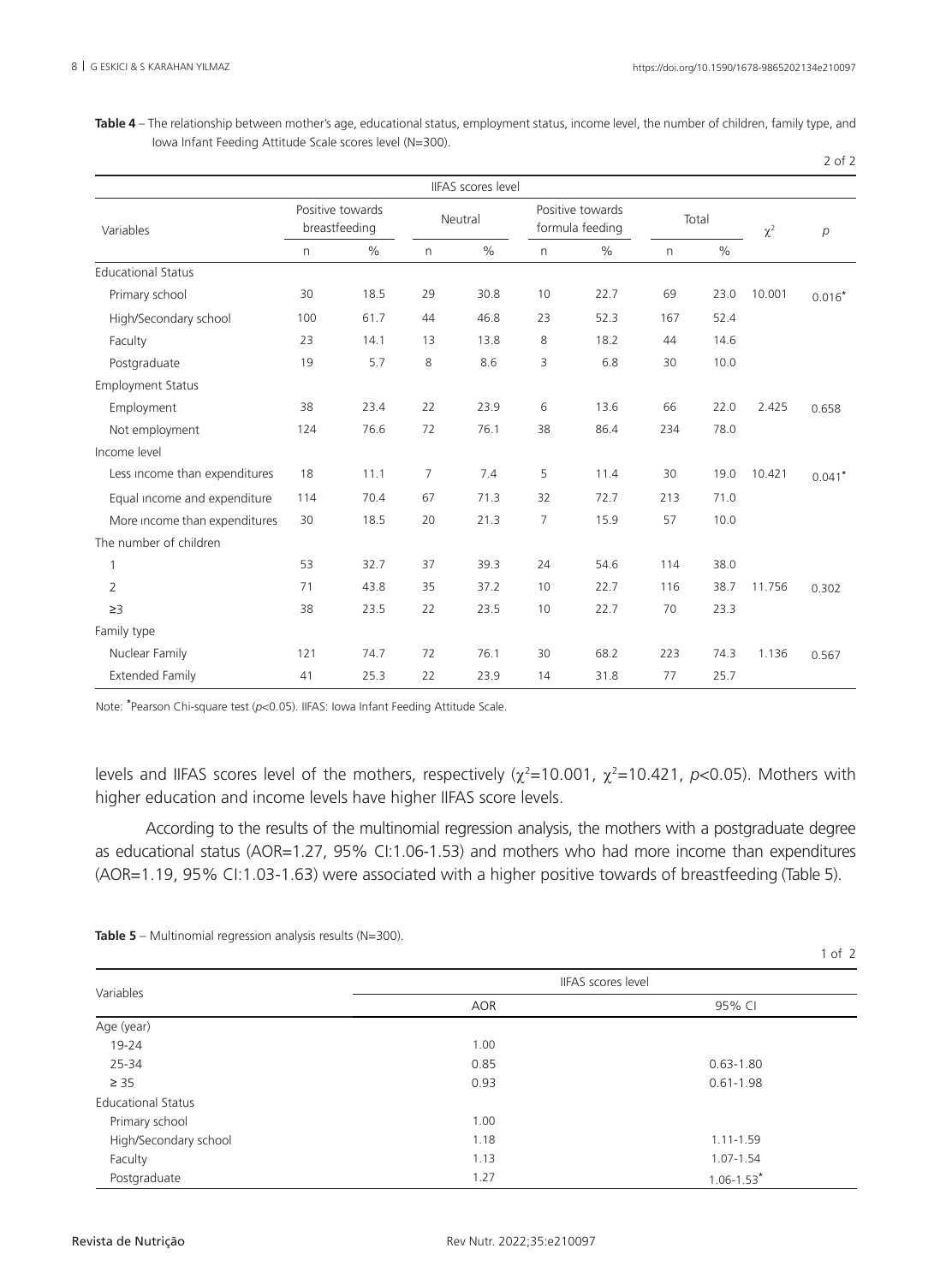2 of 2

**Table 5** – Multinomial regression analysis results (N=300).

| Variables                     | IIFAS scores level |                |  |  |  |
|-------------------------------|--------------------|----------------|--|--|--|
|                               | AOR                | 95% CI         |  |  |  |
| <b>Employment Status</b>      |                    |                |  |  |  |
| Employment                    | 1.00               |                |  |  |  |
| Not employment                | 0.98               | $0.69 - 1.48$  |  |  |  |
| Income level                  |                    |                |  |  |  |
| Less income than expenditures | 1.00               |                |  |  |  |
| Equal income and expenditure  | 1.04               | $0.89 - 1.38$  |  |  |  |
| More income than expenditures | 1.19               | $1.03 - 1.63*$ |  |  |  |
| The number of children        |                    |                |  |  |  |
|                               | 1.00               |                |  |  |  |
| 2                             | 1.09               | $0.87 - 1.36$  |  |  |  |
| $\geq$ 3                      | 1.08               | $0.86 - 1.35$  |  |  |  |
| Family type                   |                    |                |  |  |  |
| Nuclear Family                | 1.00               |                |  |  |  |
| <b>Extended Family</b>        | 0.65               | $0.39 - 1.28$  |  |  |  |

Note: **\*** *p*<0.05. AOR: Adjusted *Odds Ratio*.

### **D I S C U S S I O N**

Breast milk meets the needs of the baby in the first six months after birth. The importance of breast milk is known all over the World [16]. In our country, it has been reported that almost every infant is breastfed for the first months after delivery, the rate of breastfeeding gradually decreases as the months progress, and therefore complementary foods are introduced early [17]. As a result of the study we conducted with 300 mothers with babies between 0-24 months; it was determined that the rates of breastfeeding alone in the first 6 months were low (36.9%), and mothers started complementary foods in the early period (52.0%), these results support the current information in our country. Most mothers (54.0%) have a positive attitude towards breastfeeding.

Due to the contribution of breastfeeding in the first hours of the postpartum and thus skin-to-skin contact in the early period, mothers and baby attachment is thought to have a positive effect on their attitudes towards breastfeeding. According to the 2013 Turkey Demographic and Health Survey (TDHS-2013) results, while the rate of breastfeeding within the first hour after delivery was 50.0% in the 2013 data, it was 71.0% in the 2018 Turkey Demographic and Health Survey (TDHS-2018) data (TDHS-2013, TDHS-2018). 45.6% of the mothers were found to start breastfeeding their infants within the first hour after delivery in a study of 401 mothers in our country [6]. Gümüstakım *et al*. [12] reported that 84.3% of the infants received human milk within the first hour. 71.1% of the mothers were found to breastfeed their infants within the first hour after delivery in a study of 355 mothers with infants aged 0-24 months in Africa [13]. The rate of breastfeeding within the first hour varies between 60% and 80% in developed countries, while it is 39% in developing countries. This rate decreases to 31% in Central Asia and North Africa and 27% in South Asia [18]. In this study, 44.0% of the mothers stated that they started breastfeeding within the first hour. Our results being much lower than the average of Turkey may be due to regional differences, unbalanced distribution between education levels, high cesarean delivery rates, and thus prolonged postpartum care of the mothers.

Breastfeeding is the first and most important step in healthy nutrition. In this study, 79.7% of the mothers gave human milk to their infants as the first food, and this rate was reported as 75% in the USA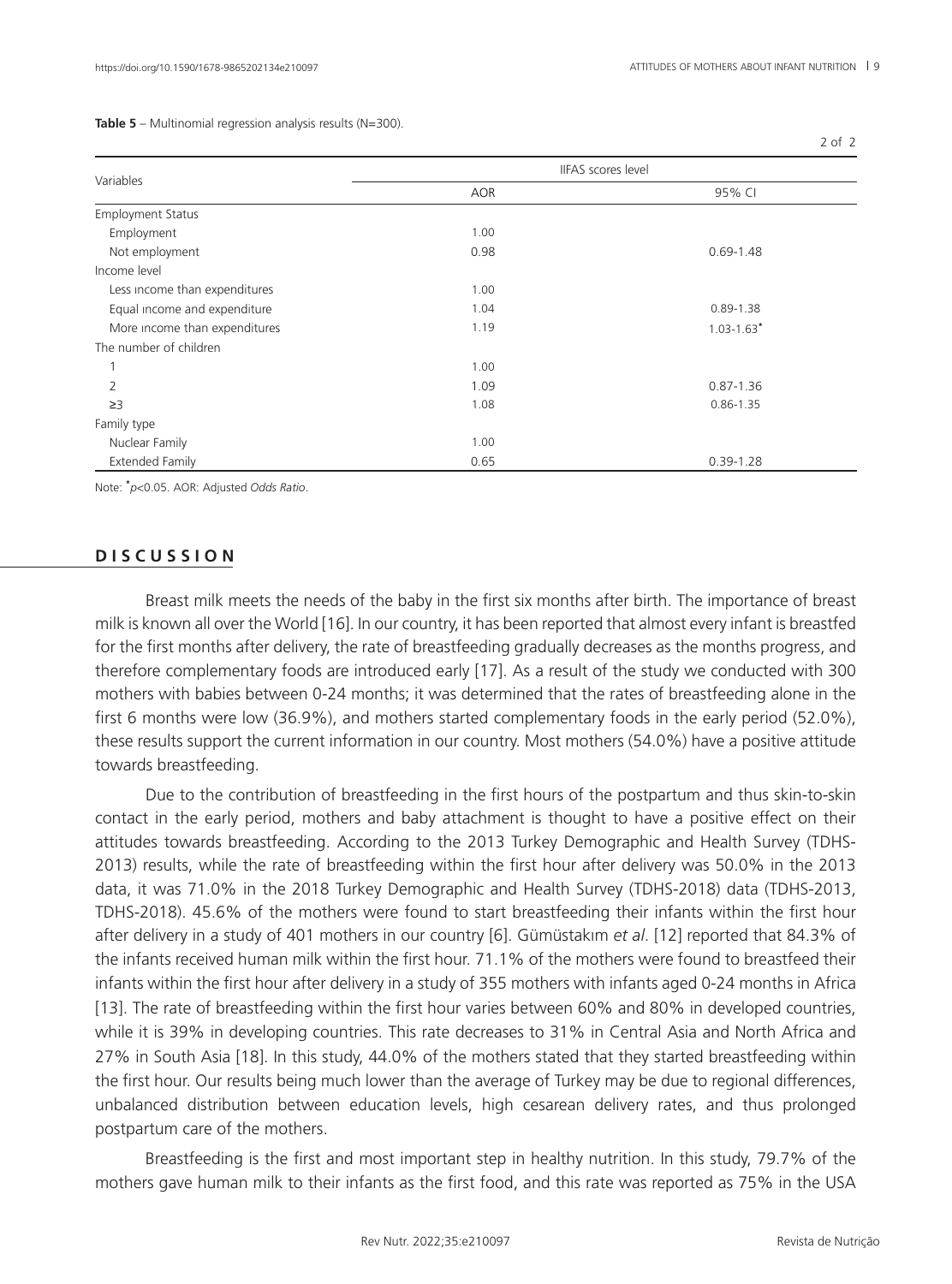[19]. According to the TDHS-2013, only 74% of the infants were reported to receive human milk as the first food in Turkey [20]. Our results are higher than the average of Turkey; Calik *et al*. [6] reported this rate as 76.3%. The reason why one-fourth of the first foods are those other than human milk although the policies regarding human milk are implemented and almost all deliveries are performed in hospitals may be the high cesarean delivery rates and therefore the delay of the first breastfeeding time as a result of prolonged postpartum care of the mothers [6]. Health personnel has a great role to play in the continuation and support of breastfeeding for women. Mothers who apply to health institutions should be asked about the nutritional status of the baby and breastfeeding counseling should be given. In addition, training should be given on pumping, storing, and preserving milk [16].

According to the Turkey Demographic and Health Survey (TDHS) results, the rate of exclusive breastfeeding for the first six months was 30.1% in the 2013 data, it was 41% in the 2018 data [20,21]. The WHO has set a global nutrition target that at least 50% of infants should be exclusively breastfed up to six months in 2025 [22,23]. The rates of exclusive breastfeeding for the first six months are 9.0% [6], 16.5% [12] and 26.5% [24] in our country; and 66.0% in West Africa [13], 16% in Afghanistan, 51% in China, 32% in East Asia, 30% in South Africa, 10.1% in Sweden, 13.6% in Austria, 13.6% in America, 14.4% in Canada, 42.3% in Italy and 56% in Iran [19]. In our study, this rate was found as 36.9%. The WHO and United Nations Children's Fund (UNICEF) reported the rate of exclusive breastfeeding for the first six months as 38% around the World [19]. As in our country, the rates of exclusive breastfeeding for the first six months are quite low in many regions of the world compared to the WHO's recommendations, and these low rates remain a major problem. These results show that while the rates of exclusive breastfeeding are high at the time of delivery, these percentages decrease gradually in months due to the introduction of complementary foods in our country. The fact that mothers are not successful in maintaining breastfeeding while they are quite enthusiastic about initiating breastfeeding demonstrates that different strategies and policies are needed as well as support practices.

Regarding complementary food introduction, the rate of introduction of solid, semi-solid, or soft foods to infants aged 6-8 months is 85.0% according to the TDHS-2018. The most common foods given to breastfed or non-breastfed infants aged 6-23 months were reported as cheese, yogurt, and other dairy products (74% and 73%, respectively) and other vegetables and fruits (74% and 77%, respectively) [21]. Calik *et al.* [6] reported that 52.6% of the mothers started complementary feeding at 4-5 months, and 58.1% of them gave water and infant formula as complementary food. Gümüstakim *et al*. [12] found that 16.5% of the infants were weaned from human milk before 6 months of age, 25.6% were introduced to complementary feeding before 6 months of age, and 51.2% were introduced after 6 months of age. It was reported in a study that 36.3% of the mothers started complementary feeding before six months of age, and they started most commonly with yogurt (48.6%), fruit puree (17.8%), and soup (17.0%) [25]. In a study conducted in Brazil, it was determined that 53.8% of the mothers started complementary feeding before six months of age, 28.8% gave homemade food (vegetables, legumes, cereals, and meat), 22.1% gave fruit, and 20.1% gave natural fruit or vegetable juice [26]. Complementary foods should be gradually added to the diets of infants from the sixth month of life, in the form of meats, fats, and eggs, as well as potatoes, vegetables, fruits, and cereals [27]. In this study, 52.0% of the mothers stated that they started complementary feeding at 4-6 months; 34.6% stated that they gave yogurt, 24.5% stated that they gave infant formula and 16.8% stated that they gave infant formula as the first complementary food.

According to the TDHS results, the median duration of breastfeeding is 16.7 months for infants aged 0-35 months, while the median duration of exclusive breastfeeding was 1.8 months for the same age group [21]. Asere *et al*. [13] found that 33.7% of the mothers started complementary feeding after 6 months of age, and 77.3% of them breastfed their infants up to 1 year of age in their study. In this study, 35.9% of the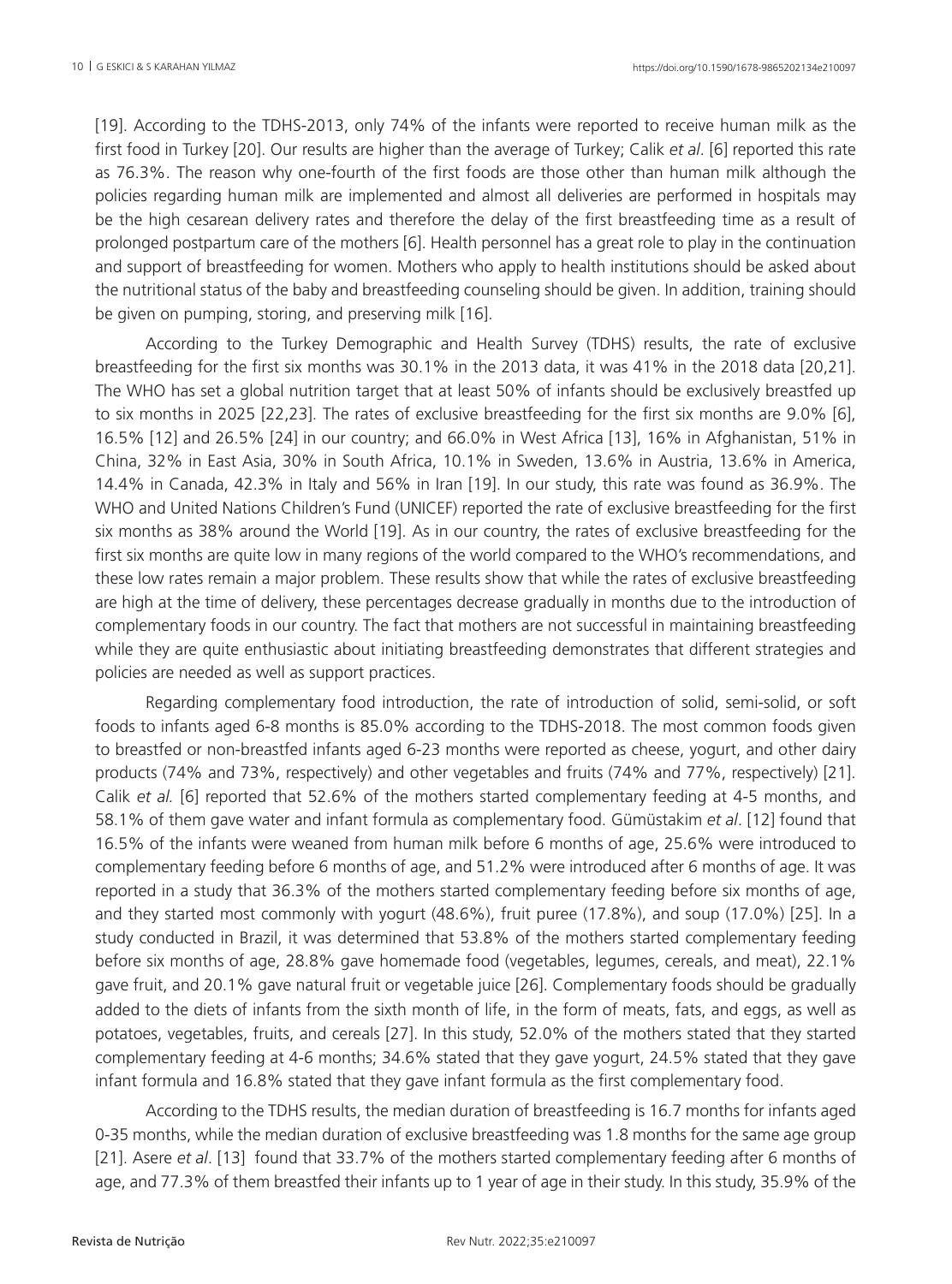mothers breastfed their infants up to 12 months of age, and the median duration of breastfeeding was 7.3 months, while the median duration of exclusive breastfeeding was 4.1 months. For socio-economic reasons, women may have to return to work after giving birth. For this reason, a woman who has just gotten used to the breastfeeding period may have anxiety about returning to business life, and breastfeeding status may be affected by such factors. Some difficulties in the working environment of women can also negatively affect the breastfeeding process. Effective breastfeeding of working women can be achieved by arranging the laws and policies in the countries in favor of women, improving the conditions in the workplace, and organizing breastfeeding training programs correctly [16]. In addition, postpartum insomnia and fatigue also negatively affect breastfeeding. Supporting fathers, as well as mothers throughout the breastfeeding process, plays an important role in breastfeeding success [28].

It was found that the mean IIFAS score of the mothers was 56.55±4.77, and they were less likely to start breastfeeding within one hour after delivery in a study of 324 mothers in China [29]. The mean IIFAS score was found as 61.0±6.6 in a study of 220 mothers with a mean age of 29.5±0.5 in Iran [30]. Duran *et al.* [31] found the mean IIFAS score of the mothers as 61.0±6.6 and a significant difference between the IIFAS scores and age group, education, and income levels of the mothers (*p*<0.05) [31]. It was found that the mean IIFAS score of the mothers was 57.8±8.43, 11.4% were positive towards breastfeeding, 78.1% were neutral, and 10.5% were positive towards formula feeding in another study conducted in our country. Also, there was a significant correlation between the IIFAS scores and education level and employment status of the mothers (*p*<0.05), and a non-significant correlation between the IIFAS scores and number of children (*p*>0.05) [32]. In this study, the mean IIFAS score of the mothers was 64.38±8.43, 54.0% were positive towards breastfeeding, 31.3% were neutral, and 14.7% were positive towards formula feeding; and there was a significant difference between the IIFAS scores and education and income levels of the mothers ( $p$ <0.05), while no significant difference was observed between the IIFAS scores and age groups, employment status, number of children and family structure of the mothers (*p*>0.05). The results of this study are similar to Duran *et al.* [31] results in terms of being positive towards breastfeeding as the status of education and income level increases. High IIFAS scores of mothers indicate that they are positive towards breastfeeding, and their tendency to breastfeed their infants increases with increasing education and income levels. As the income and education level increase, mothers are thought to have more informed choices.

This study's results cannot be generalized to Turkey as they are based on the data obtained from three family health centers with the highest patient density affiliated to the city center of Erzincan. Similar studies on various populations in Turkey and other countries should be conducted. Large-scale studies in which both parents are included in the sample will be useful.

## **C O N C L U S I O N**

The majority of the mothers participating in the study were observed to breastfeed their infants; however, the sense of exclusive breastfeeding for the first six months has not reached the expected level. It was found that the rates of exclusive breastfeeding for the first six months were low, and the mothers started complementary feeding in the early period. The start of complementary nutrition occurs in 4-6 months at most; yogurt, formula, and fruits took the first three places among the foods given as supplementary food. The majority of mothers are positive towards breastfeeding. When the data obtained in this study are examined, it is obvious that mothers need to be informed about the content, importance, and adequacy of human milk, exclusive breastfeeding, maintaining breastfeeding, and optimal timing for the introduction of complementary foods. Mothers should be supported and informed effectively not only by their families and society but also by the healthcare system before, during, and after delivery to initiate and maintain successful breastfeeding.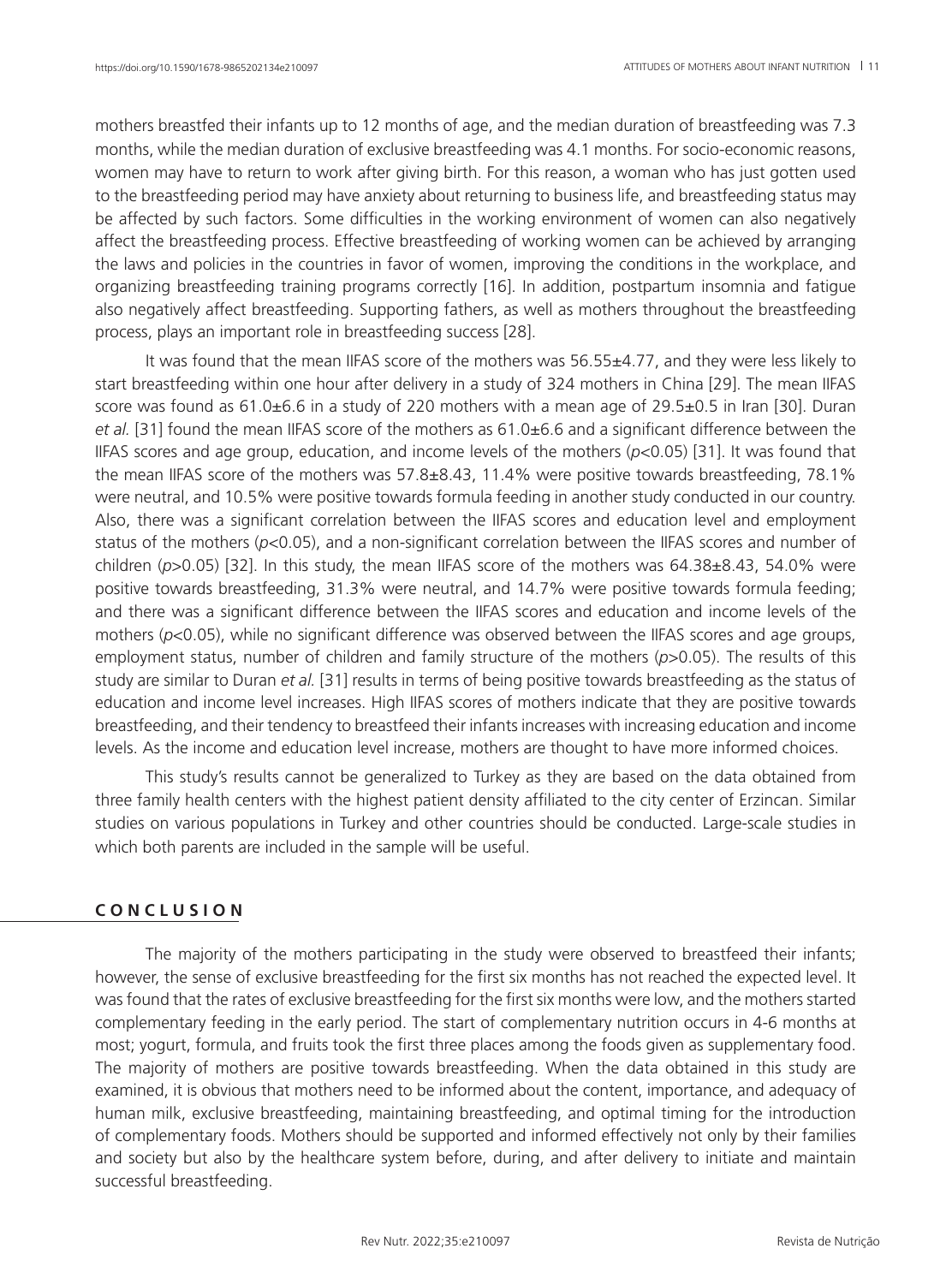## A C K N O W L E D G M E N T S

Thank you to all the families that participated in this research.

### CONTRIBUTORS

All authors designed the study, collected and analyzed the data, prepared the manuscript, and approved the final version for submission.

# **R E F E R E N C E S**

- 1. Cox KN, Giglia RC, Binns CW. The influence of infant feeding attitudes on breastfeeding duration: evidence from a cohort study in rural Western Australia. Int Breastfeed J. 2015;21:10-25.
- 2. Gharaii RN, Hesarinejad Z, Nasibi M, Fakari FR, Ghazanfarpour M, Kargarfard L, *et al.* A systematic review of factorial structure of the Iowa Infant Feeding Attitude Scale (IIFAS). Int J Pediatr. 2018;6(10):8413-22. [https://doi.](https://doi.org/10.22038/IJP.2018.32706.2888) [org/10.22038/IJP.2018.32706.2888](https://doi.org/10.22038/IJP.2018.32706.2888)
- 3. Eksioglu A, Yesil Y, Ceber Turfan E. Adaptation of the infant nutrition attitude scale (Iowa) to Turkish: Validity and Reliability Study. Koc Üniversitesi Hemsirelikte Egitim ve Arastırma Dergisi (HEAD). 2016;13(3):209-15.
- 4. World Health Organization. Global strategy for infant and young child feeding. Geneva: 2014. Available: [http://](http://whqlibdoc.who.int/publications/2003/9241562218.pdf?ua=1) [whqlibdoc.who.int/publications/2003/9241562218.pdf?ua=1](http://whqlibdoc.who.int/publications/2003/9241562218.pdf?ua=1)
- 5. Zakarija-Grković I, Burmaz T. Effectiveness of the UNICEF/WHO 20-hour course in improving health professionals' knowledge, practices, and attitudes to breastfeeding: before/after study of 5 maternity facilities in Croatia. Croat Med J. 2010;51(5):396-405.
- 6. Calik KY, Cetin FC, Erkaya R. Breastfeeding practices of mothers and influencing practices. Gümüshane University Saglik Bilimleri Dergisi. 2017;6(3):80-91.
- 7. Holbrook KE, White MC, Heyman MB, Wojcicki JM. Maternal sociodemographic characteristics and the use of the Iowa Infant Attitude Feeding Scale to describe breastfeeding initiation and duration in a population of urban, Latina mothers: a prospective cohort study. Int Breastfeed J. 2013;8(1):7.
- 8. Twells LK, Midodzi WK, Ludlow V, Murphy-Goodridge J, Burrage L, Gill N, *et al.* Assessing infant feeding attitudes of expectant women in a provincial population in Canada: validation of the Iowa Infant Feeding Attitude Scale. J Human Lactation. 2016;32(3): 9-18.
- 9. Inoue M, Binns CW, Katsuki Y, Ouchi M. Japanese mothers' breastfeeding knowledge and attitudes assessed by the Iowa Infant Feeding Attitudes Scale. Asia Pac J Clin Nutr. 2013;22(2):261-5.
- 10. Lau Y, Htun TP, Lim PI, Ho-Lim SST, Klainin-Yobas P. Psychometric properties of the Iowa infant feeding attitude scale among a multiethnic population during pregnancy. J Hum Lac. 2016;32(2):315-23.
- 11. Ural A, Kiliç I. Scientific research process and data analysis with SPSS. 4. ed. Detay Publishing: Ankara; 2013.
- 12. Gümüstakim RS, Aksoy HD, Cebeci SE, Kanuncu S, Cakir L, Yavuz E. Evaluation of eating habits in children 0-2 years of age: a multicenter study. Family Pract Palliative Care. 2017;2(1):1-8.
- 13. Asare BYA, Preko JV, Baafi D, Dwumfour-Asare B. Breastfeeding practices and determinants of exclusive breastfeeding in a cross-sectional study at a child welfare clinic in Tema Manhean, Ghana. Int Breastfeed J. 2018;13:12.
- 14. World Health Organization. Indicators for assessing infant and young child feeding practices: conclusions of a consensus meeting held 6-8 November 2007 in Washington D.C., USA. Geneva: Organization; 2008. Available from:<https://apps.who.int/nutrition/publications/infantfeeding/9789241596664/en/index.html>
- 15. Mora ADL, Russell DW, Dungy CI, Losch M, Dusdieker L. The Iowa infant feeding attitude scale: analysis of reliability and validity 1. J Appl Soc Psychol. 1999;29(11):2362-80.
- 16. Sahin S, Bulut OU, Unsal A. Breastfeeding behaviors and associated factors among healthcare professional mothers having a 1-to 5-year-old. Saglik Akademisi Kastamonu. 2020; 7(2):1-2.
- 17. Ministry of Health (Turkey). Prevention and control of iron deficiency anemia by protecting, encouraging and supporting breastfeeding; 2019 [cited 2019 Jan 2]. Available from:<http://cocukergen.thsk.saglik.gov.tr/>